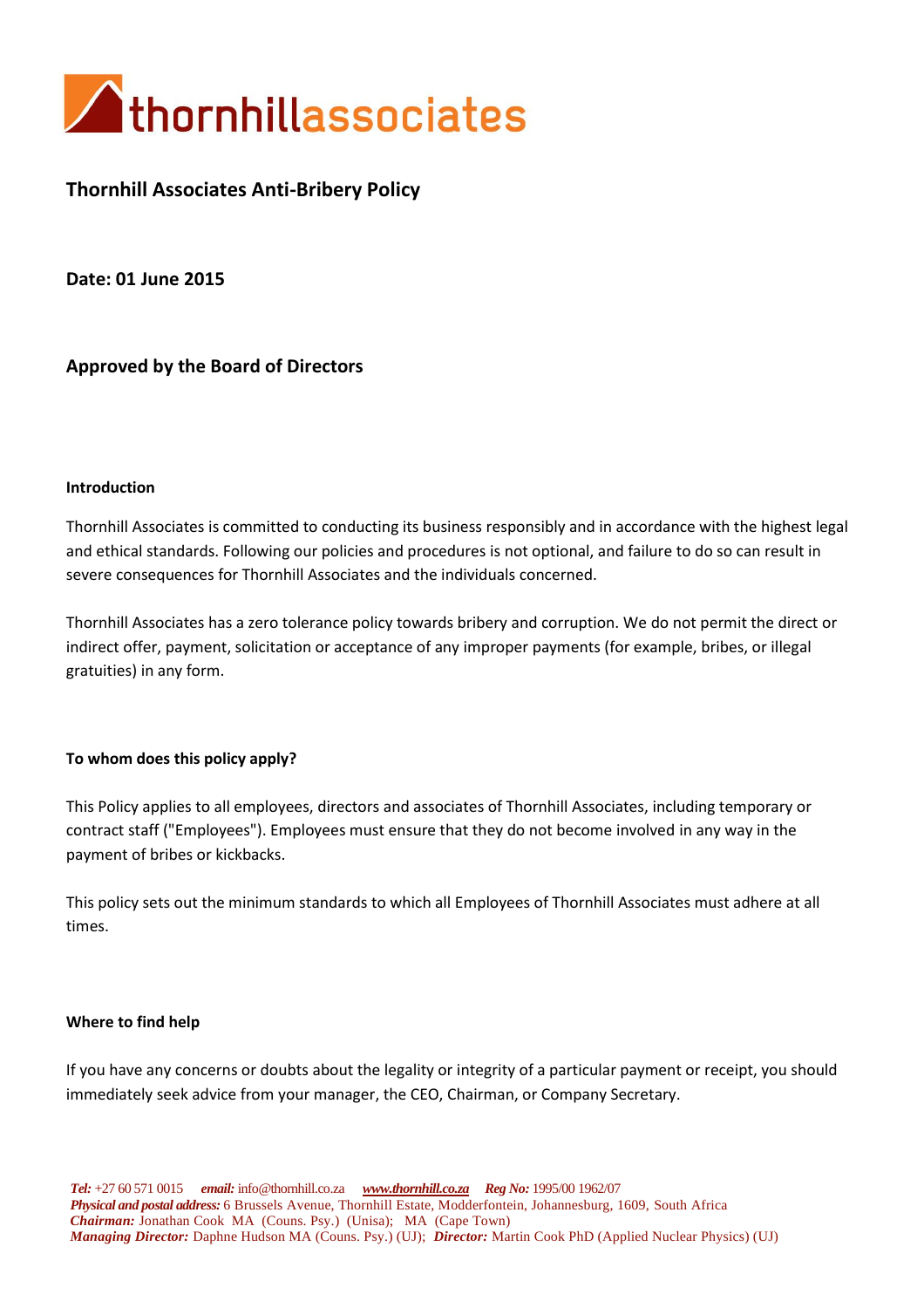

## **What is bribery?**

Bribery can be described as the giving to or receiving from any person of anything of value (usually money, a gift, loan, reward, favour, commission or entertainment), as an improper inducement or reward for obtaining business or any other benefit.

Bribery can take place in the public sector (e.g. bribing a public official) or private sector (e.g. bribing the employee of a customer). Bribery can also take place where an improper payment is made by or through a third party. Bribes and kickbacks can therefore include, but are not limited to:

- gifts and excessive or inappropriate entertainment, hospitality, travel and accommodation expenses;
- payments, whether by employees or business partners such as agents, associates or consultants;
- other 'favours' provided to public officials or customers, such as engaging a company owned by a member of a public official's or customer's family; and
- the uncompensated use of company services, facilities or property.

### **Our policy on bribery:**

**(i) General**

## **No Thornhill Associates Employee is permitted to pay, offer, accept or receive a bribe in any form. You must never:**

- Offer, pay or give anything of value to a public official or person working in the private sector in order to obtain business or anything of benefit to the company.
- Attempt to induce a person, whether local or foreign, to do something illegal or unethical.
- Pay any person when you know, or have reason to suspect, that all or part of the payment may be channelled to a public official.
- Offer or receive anything of value as a "quid pro quo" in relation to obtaining business or awarding contracts.
- Establish an unrecorded ('slush') fund for any purpose.
- Otherwise use illegal or improper means (including bribes, favours, blackmail, financial payments, inducements, secret commissions or other rewards) to influence the actions of others; or offering anything of value when you know it would be contrary to the rules of the recipient's organisation for the recipient to accept it.
- Make a false or misleading entry in the company books or financial records.
- Act as an intermediary for a third party in the solicitation, acceptance, payment or offer of a bribe or kickback.
- Do anything to induce, assist or permit someone else to violate these rules.
- Ignore, or fail to report, any suggestion of a bribe.

As well as complying with the specific prohibitions in this Policy, Employees must exercise common sense and judgement in assessing whether any arrangement could be perceived to be corrupt or otherwise inappropriate.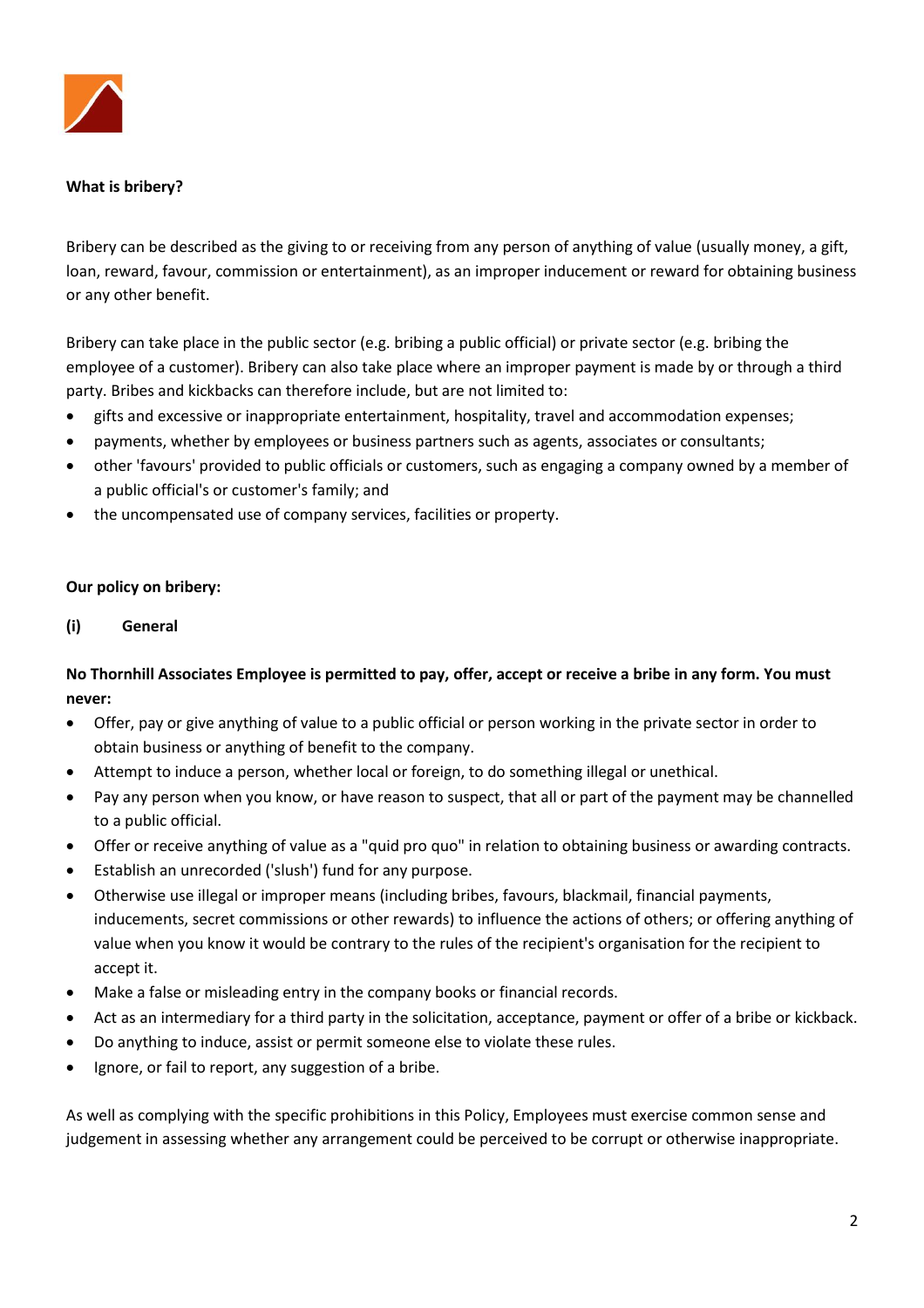

### **(ii) Facilitation payments**

Thornhill Associates' Policy is that so-called "facilitation" or "grease" payments are prohibited.

### **(iii) Agents and Intermediaries**

Employees should not hire an agent, consultant or other intermediary if they have reason to suspect that they will pay bribes on Thornhill Associates' behalf.

Employees should seek to ensure that any third parties that are hired will not make, offer, solicit or receive improper payments on behalf of Thornhill Associates. All fees and expenses paid to third parties should represent appropriate and justifiable remuneration for legitimate services to be provided and should be paid directly to the third party. Accurate financial records of all payments must be kept. Employees should adopt appropriate procedures directed towards ensuring that their arrangements with third parties do not expose them to liability under any applicable anti-corruption laws. Such procedures should assist Employees in determining whether particular third parties present a corruption risk and, if so, what steps should be taken to address that risk. This may include, in particular, cases where a third party is engaged to act on Thornhill Associates' behalf:

- to solicit new business;
- to interact with public officials; or
- in other high risk situations.

There may be circumstances where an Employee deems a third party relationship sufficiently low risk so as to negate the need for any additional procedures. However, in cases which do present a corruption risk, Employees should consider whether it is appropriate to:

- undertake due diligence to verify the third party's reputation and integrity;
- emphasise to the third party, where appropriate, the need to act firmly within ethical boundaries;
- document the relationship in a written contract containing provisions dealing with the following:
	- o the nature of the services to be provided and fees to be paid;
	- o a prohibition on paying bribes of any sort;
	- o a requirement to keep accurate books and records and provide information to Thornhill Associates to enable it to monitor compliance with the anti-bribery obligations;
- take advice, where relevant, to ensure the arrangements are legal under all applicable laws; and
- monitor the activities of the third party.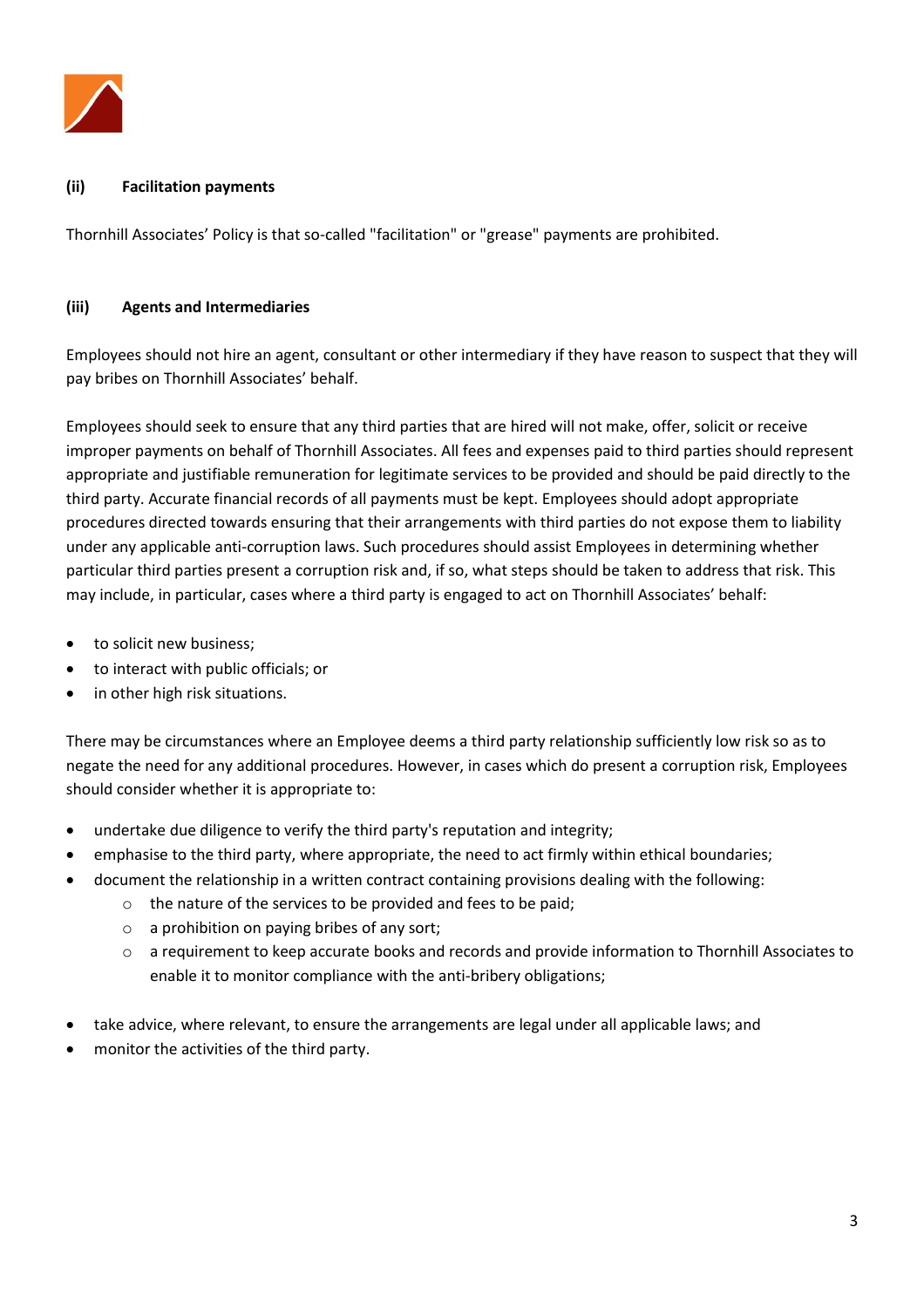

Employees must also be alive to factors which suggest the third party may pose a high corruption risk, and consult with their manager to assess whether there is a need for enhanced due diligence and monitoring, or whether a proposed relationship should not proceed. Examples of key red flags include:

- the fee demanded by the third party is not justifiable given the services to be provided; or is out of line with comparators; or involves a success fee (for example, a percentage of any award) which is disproportionate to the value of the services offered and which could provide an incentive to the third party to pay a bribe.
- the third party has links to public officials or customers on whose behalf he will be interacting on behalf of the company.
- a history of improper activity (whether related to bribery and corruption or other ethical violations) on the part of the third party (in this case the third party should not be retained).

These are only examples of red flags and Employees should be alert to other situations which could give rise to concern. A combination of red flags creates enhanced risk.

## **(iv) Gifts, Entertainment and Hospitality**

Gifts can take many forms, from, for example, food or flowers to pens or jewellery. Tickets to sports and cultural events which are given to an individual (rather than being used in a hosted business context) are also gifts.

Hospitality and entertainment includes invitations to meals, receptions, sports and cultural events hosted in a business context.

Sponsored travel refers to circumstances where the company pays the travel expenses (e.g. flights, accommodation, and living expenses) of individuals who are not its Employees or representatives.

In this policy, gifts, entertainment, hospitality and sponsored travel may include anything of value – for example, tickets to sporting or musical events, discounts, loans, cash, shares or other securities, favourable terms on any product or service, services, prizes, transportation, use of another company's vehicles or vacation facilities, or home improvements.

Business gifts and entertainment are customary courtesies designed to build goodwill among business partners. In some cultures they play an important role in business relationships. However, a problem may arise when such courtesies compromise, or appear to compromise, the ability to make objective and fair business decisions. Offering or receiving any gifts, entertainment and hospitality that may be perceived to unfairly influence a business relationship must be avoided.

Gifts and entertainment should only be provided where they are appropriate, consistent with reasonable business practice, and would not be perceived to have any improper influence on the recipient.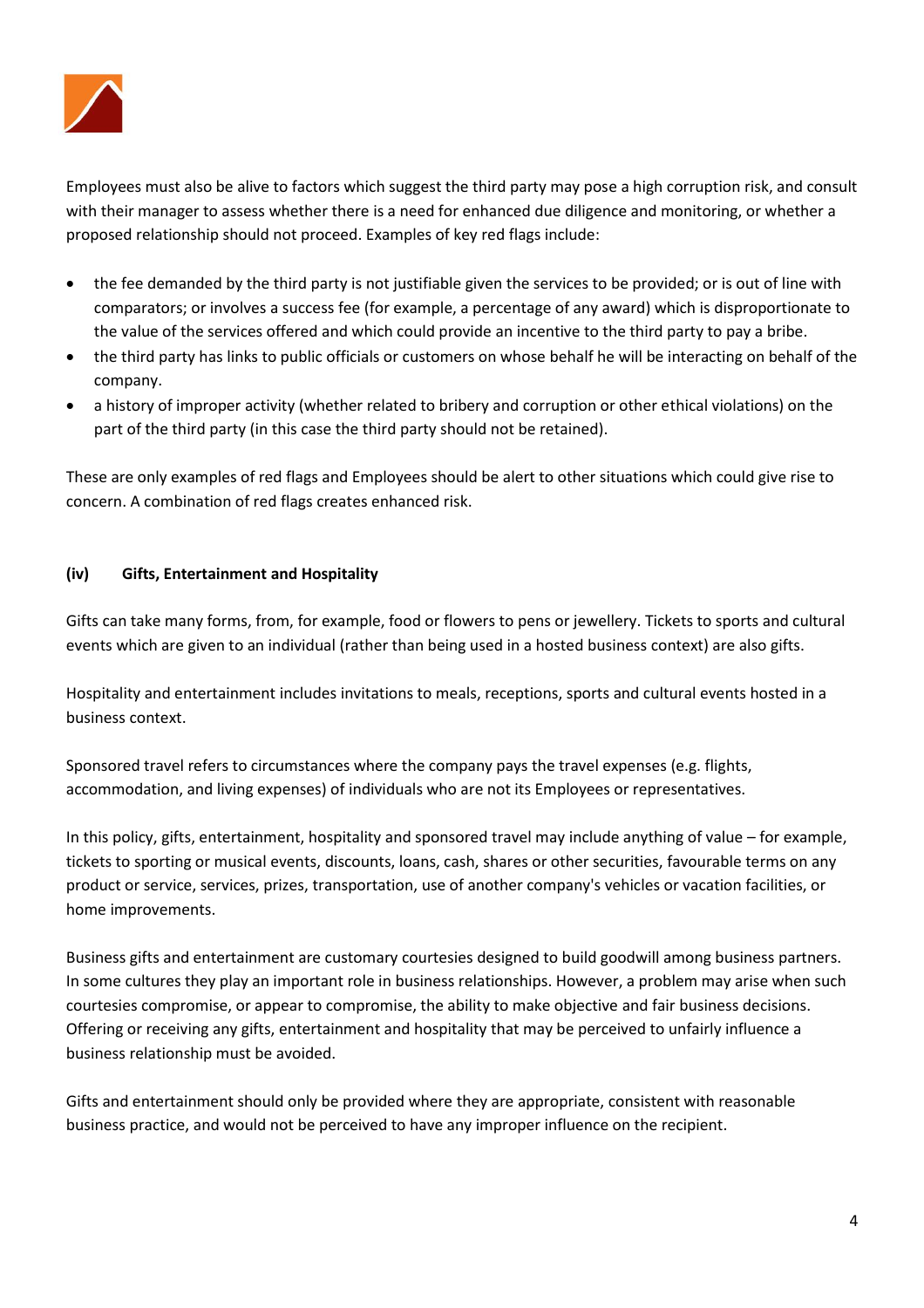

Employees should use good judgment in offering gifts and entertainment. Consider whether public disclosure of the gift or entertainment would be embarrassing to Thornhill Associates or to the recipient; if so, it should not be provided. In determining whether a specific gift or entertainment item lies within the bounds of acceptable business practice, Employees are encouraged to discuss the issue with their manager.

Employees are permitted to receive small gifts from suppliers up to the value of R200. Any gift of greater value should be returned to the supplier or handed over for the benefit of the whole staff.

**Employees must not request, accept, offer or provide gifts or hospitality designed to induce, support or reward improper conduct in connection with any business or anticipated future business involving Thornhill Associates**: for example, where the gift, entertainment and hospitality might be seen as intended to compromise the receiver's judgment and integrity. This requirement extends to the provision or acceptance of the gift, entertainment and hospitality through third parties, or to family members of an Employee of an actual or a potential customer.

Employees must never avoid their obligation to report or seek approval for any business entertainment or gift by paying personally for it in circumstances where they would otherwise be required to report and/or seek approval for it.

## **(v) Charitable and Political Donations**

No **political donations** or payments may be made**. Charitable donations** can in some circumstances be used as a disguise for bribery, for example where a donation is provided to a 'charity' which is controlled by a public official who is in a position to make decisions affecting Thornhill Associates. Therefore, whilst Thornhill Associates supports community outreach and charitable work, Employees may only make a charitable donation provided it has been subject to suitable due diligence and approvals processes, and is appropriate in all the circumstances.

Employees must understand who the actual recipient of the donation is and for whose benefit the donation is ultimately made. In addition, donations can only be made if:

- they are made in accordance with all legal requirements;
- they are appropriately documented and reported (where required by local law);
- they are made to, and for the benefit of, recognised charities rather than individuals;
- they are not conditional on a course of action by any individual or organisation there must be "no strings attached";
- they are not made to secure any improper business or other advantage; and
- they do not create the appearance of impropriety or a violation of any local country legal requirements.